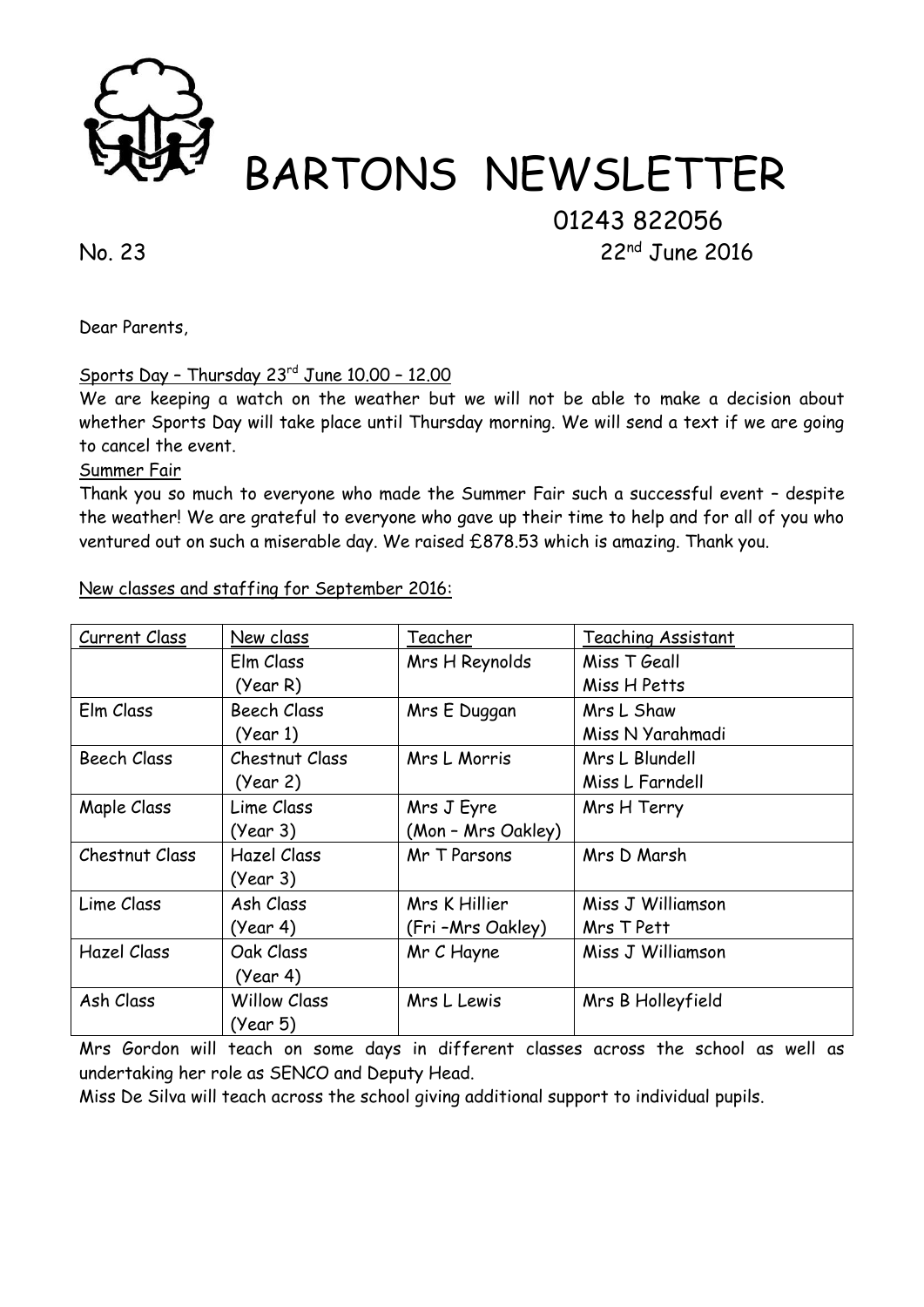

# BARTONS NEWSLETTER

## 01243 822056

#### <u>Transition Day - Thursday 7th July</u>

Pupils will be spending the morning in their new classes on Thursday  $7^{\text{th}}$  July. This is also the day when our new entrants will visit for their Teddy Bears picnic. (Schools across the county will be having Transition Day on Wednesday 6<sup>th</sup> July but we have decided to have a different day as we have no Year 6 pupils to transfer to secondary school).

#### INSET days and start of term

The start of the new school year will be Tuesday  $6<sup>th</sup>$  September (with an INSET day on Monday 5<sup>th</sup> September). There will be another INSET day on Friday 9<sup>th</sup> September. This is due to the fact that the staff will be receiving training to support the Talk for Writing strategy which is used across the whole school to develop and support writing. Unfortunately, this is the only day early in the term that the outside speaker was available. The other INSET days will be organised when Mrs Powell has started in September.

#### Parking around school

This continues to be a concern at the front of the school and it really helps if parents can park a little distance away and walk as many of you continue to do. I know that this can be a concern if the weather is really wet but many of the local residents have been upset when parents have parked in their allocated spaces. During the Summer Fair on Friday there were a couple of altercations outside which is very upsetting for everyone involved. PLEASE be thoughtful and considerate when and where you park.

If you have any concerns or worries regarding your child please do not hesitate to contact the class teacher in the first instance or myself or Mrs Gordon.

Yours sincerely

Mrs. M. Daley Headteacher